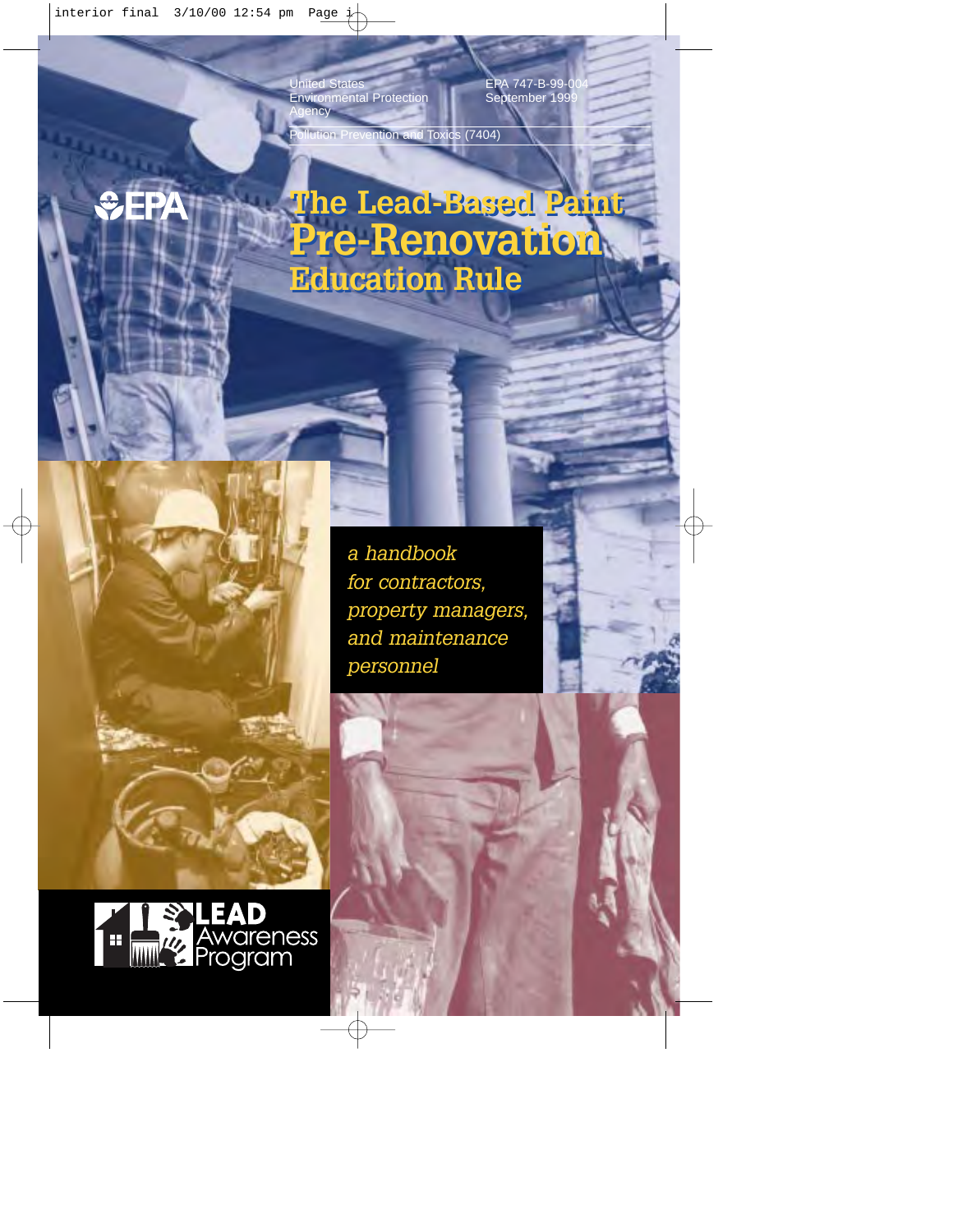### What Is The Lead-Based Paint Pre-Renovation Education Rule (Lead PRE)?

- The Lead PRE Rule is a Federal regulation affecting construction contractors, property managers, and others who perform **renovations** for **compensation** in residential housing that may contain lead-based paint.
- It applies to residential houses and apartments built before 1978.
- It requires distribution of the **lead pamphlet**, *Protect Your Family from Lead in Your Home*, to the owners and occupants before starting **renovation** work.
- **Renovation** includes most repair, remodeling, and maintenance activities that disturb painted surfaces.
- Lead PRE implements Section 406(b) of the Toxic Substances Control Act (TCSA).

#### About This Handbook

- This handbook summarizes Lead PRE and how to comply with it. To ensure compliance, you should also read the rule.
- Key terms are highlighted in **bold** and are explained on pages 8-10.

### Who Should Read This Handbook?

- Anyone who owns or manages housing built before 1978.
- Contractors who perform **renovations** (including certain repairs and maintenance) which disturb paint in homes built before 1978.

### How Can This Handbook Help Me?

- This handbook presents simple steps to follow to comply with Lead PRE. It also lists ways these steps can be easily incorporated into your work.
- Having demonstrated knowledge of lead requirements and safety practices can mean more business for you.
- Distributing the **lead pamphlet** to your customers and tenants can help them protect themselves and their children from the hazards of leadbased paint.
- This handbook describes the law. It also explains the proper steps to take to avoid potentially significant civil (monetary) and criminal fines and penalties.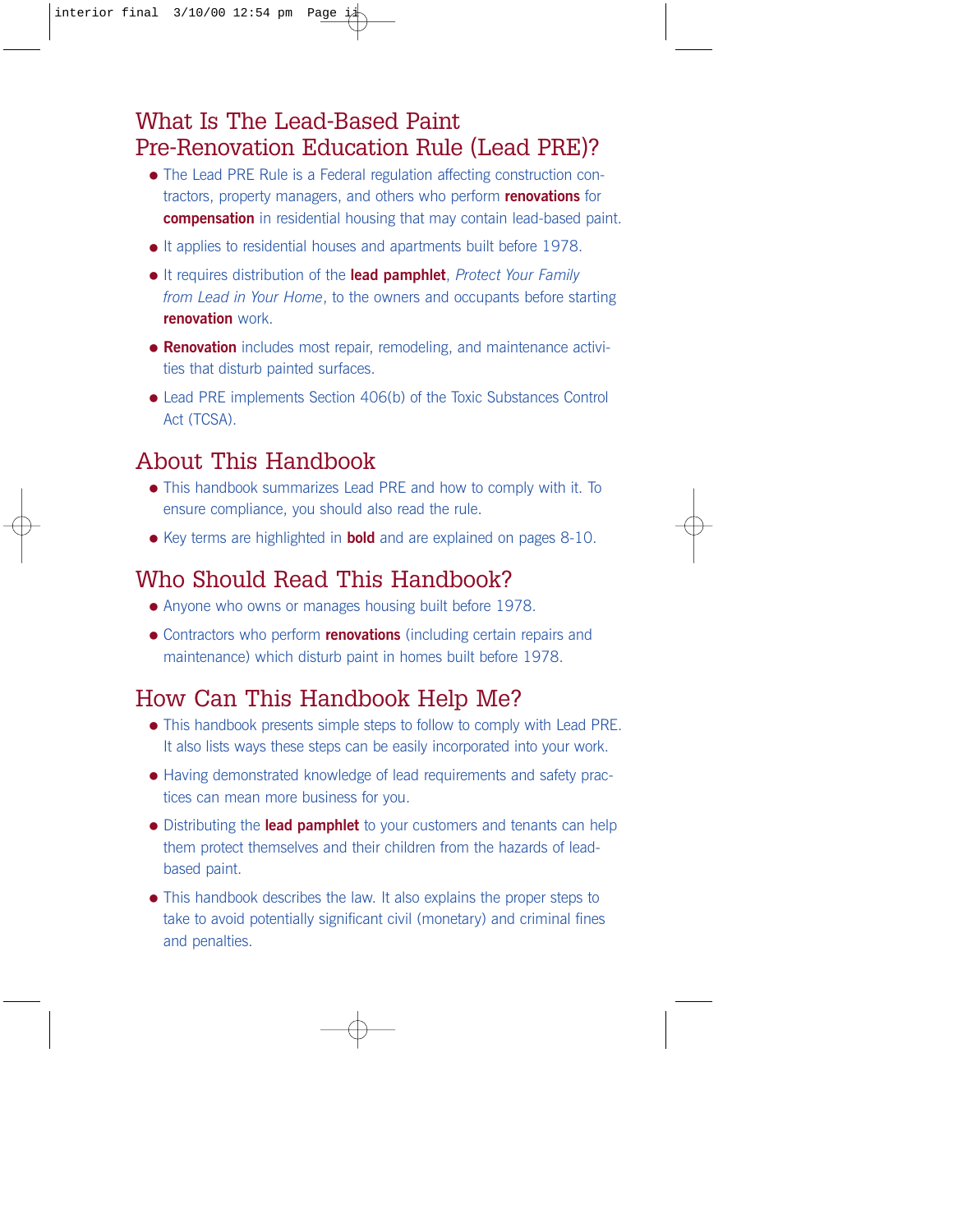### What Does Lead PRE Require Me To Do?

- **1.** Distribute a **lead pamphlet** to the housing **owner** and occupants before **renovation** starts.
- **2.** Obtain **confirmation of receipt of lead pamphlet** (see page 11) from owner and occupants or a **certificate of mailing** from the post office.
- **3.** For work in **common areas** of **multi-family housing**, distribute **renovation notices** to tenants.
- **4.** Retain records for 3 years.

*(See page 4 for more details)*

#### Who Must Follow These Requirements?

In general, anyone whose compensated work disturbs paint in housing built before 1978, including:

- **–** Residential rental property owners/managers
- **General contractors**
- **Special trade contractors**, including
	- **•** Painters
	- **•** Plumbers
	- **•** Carpenters



**Bold Type** = Key Terms (see pages 8–10) 1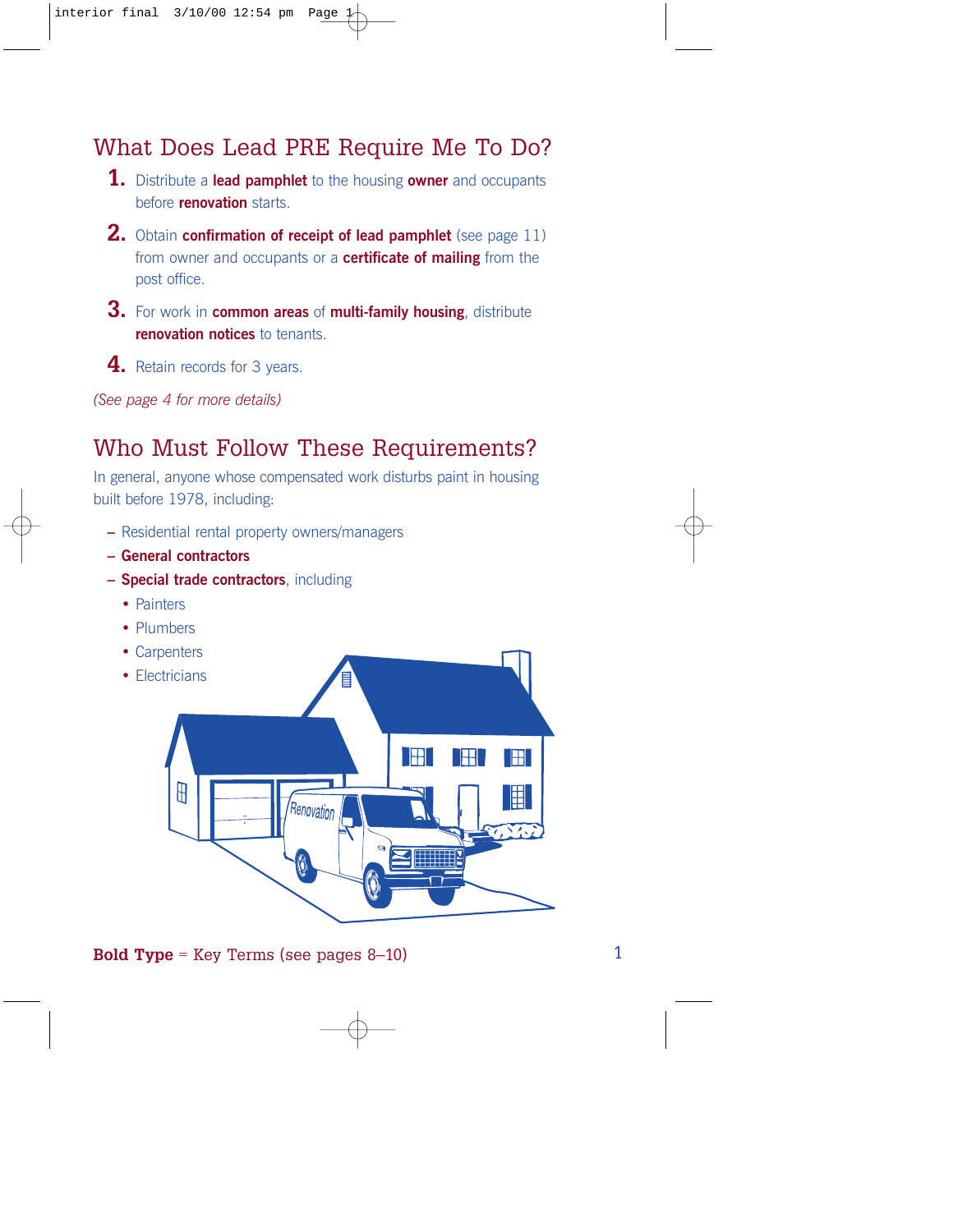# What Types Of Activities Are Subject To Lead PRE?

In general, any activity that disturbs paint in pre-1978 housing, including:

- **–** Remodeling and repair/maintenance **–** Electrical work
- **–** Plumbing **–** Painting
- 
- 
- 
- **–** Carpentry **–** Window replacement





### What Housing Or Activities Are Excluded From Lead PRE?

- Housing built in 1978 or later
- **Housing for the elderly** or disabled persons (unless children will reside there)
- **Zero-bedroom dwellings** (studio apartment, dormitories, etc.)
- Housing or **components** declared lead-free by a **certified inspector** or **risk assessor**
- **Emergency renovations** and repairs
- **Minor repairs and maintenance** that disturb two square feet or less of paint per **component**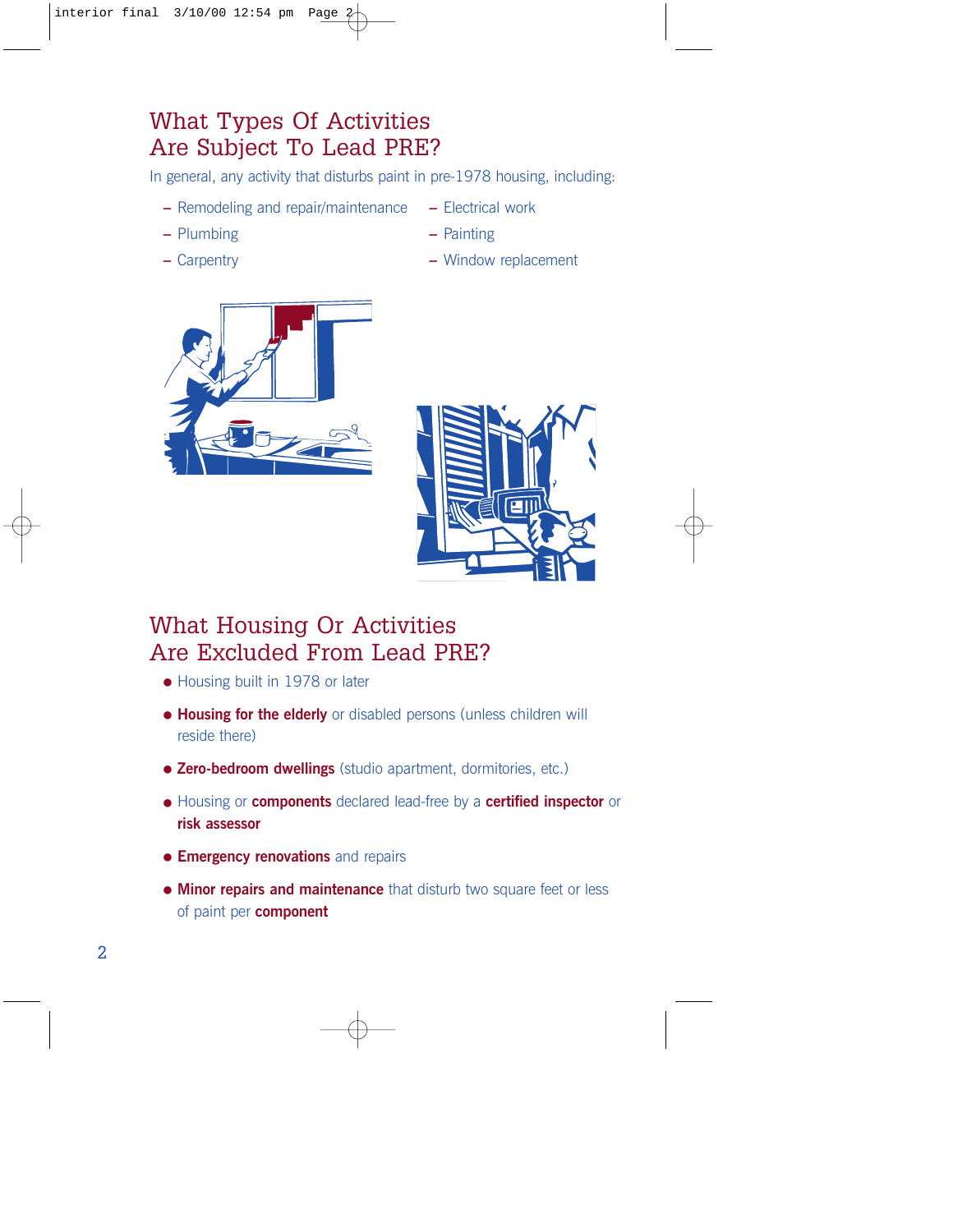# Lead PRE At-A-Glance

If you will be working for **compensation** in a pre-1978 home or apartment building, answer the questions below to determine if Lead PRE requires you to give the **lead pamphlet** to the **owner** and occupants.



*If no, then you need to provide the lead pamphlet (see page 4).*

**Bold Type** = Key Terms (see pages 8–10)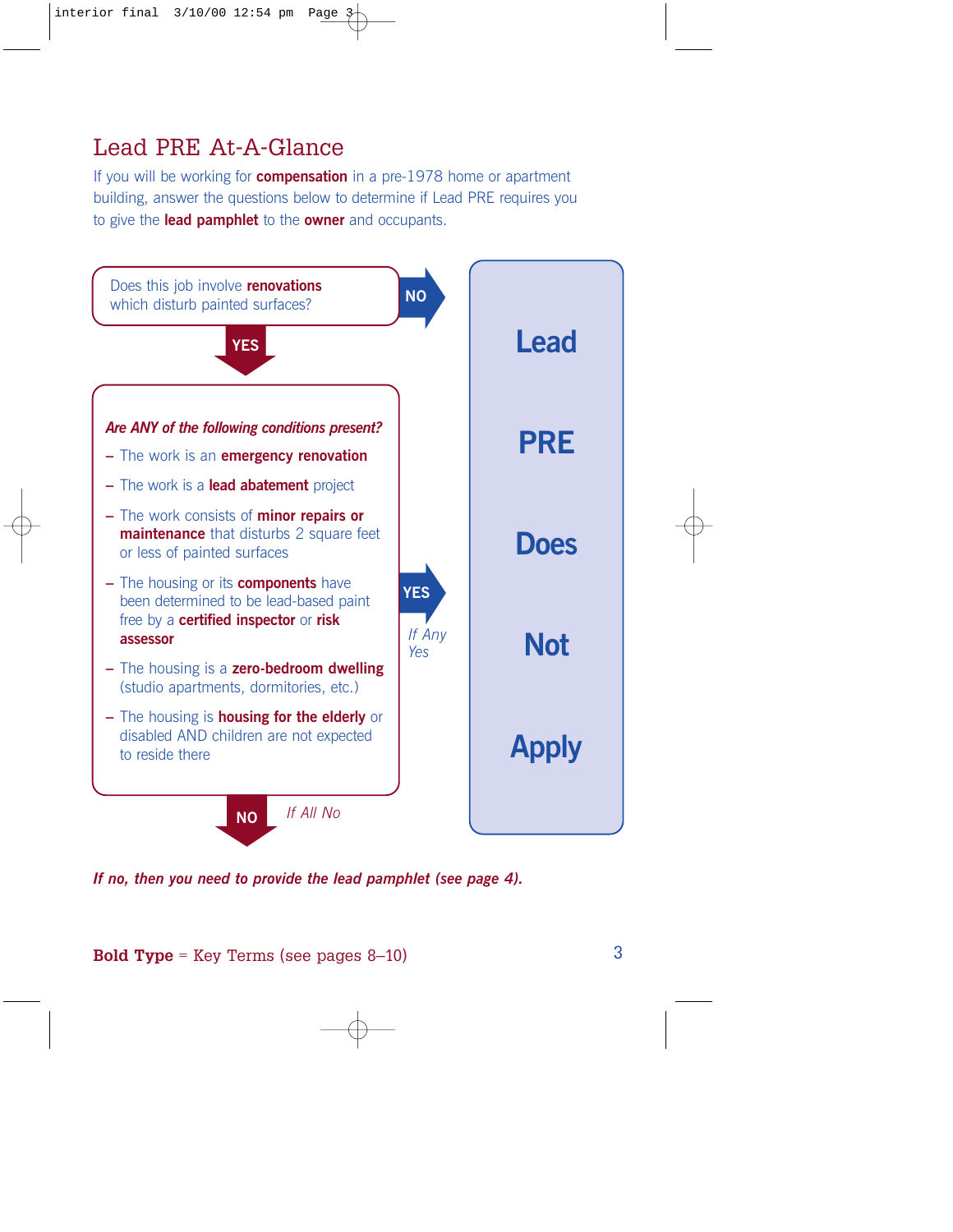### How Do I Meet The Lead PRE Requirements?

#### **Renovation Location**

**Renovations in Owner-Occupied Dwelling Units**

#### **Procedures to Follow**

Box 1

Deliver **lead pamphlet** to **owner** before **renovation** begins and obtain **confirmation of receipt**.

**OR**

Mail lead pamphlet to owner 7 days before renovation begins and document with **certificate of mailing**

Box 2

- **1.** Provide **lead pamphlet** to **owner** using either procedure described in Box 1 above.
- **2.** Provide lead pamphlet to tenant by either method below:
	- (a) Deliver pamphlet to dwelling unit before **renovation** begins and document delivery with either a **confirmation of receipt** of lead pamphlet or a **self-certification of delivery**.

**OR**

(b) Mail lead pamphlet to tenant at least 7 days prior to renovation and document with a **certificate of mailing**

#### Box 3

- **1.** Provide **owner** with **lead pamphlet** using either procedure described in Box 1 above.
- **2.** Notify tenants and make pamphlet available.
- **3.** Maintain written documentation describing notification procedures.
- **4.** Provide **supplemental renovation notice** if changes occur in location, timing, or scope of renovation occurring.

*For all options keep records for 3 years after renovation is completed. (Sample Forms on pages 11 and 12.)*

**Renovations in Common Areas of Multi-Family Housing Units**

**Renovations in Tenant-Occupied Dwelling Units**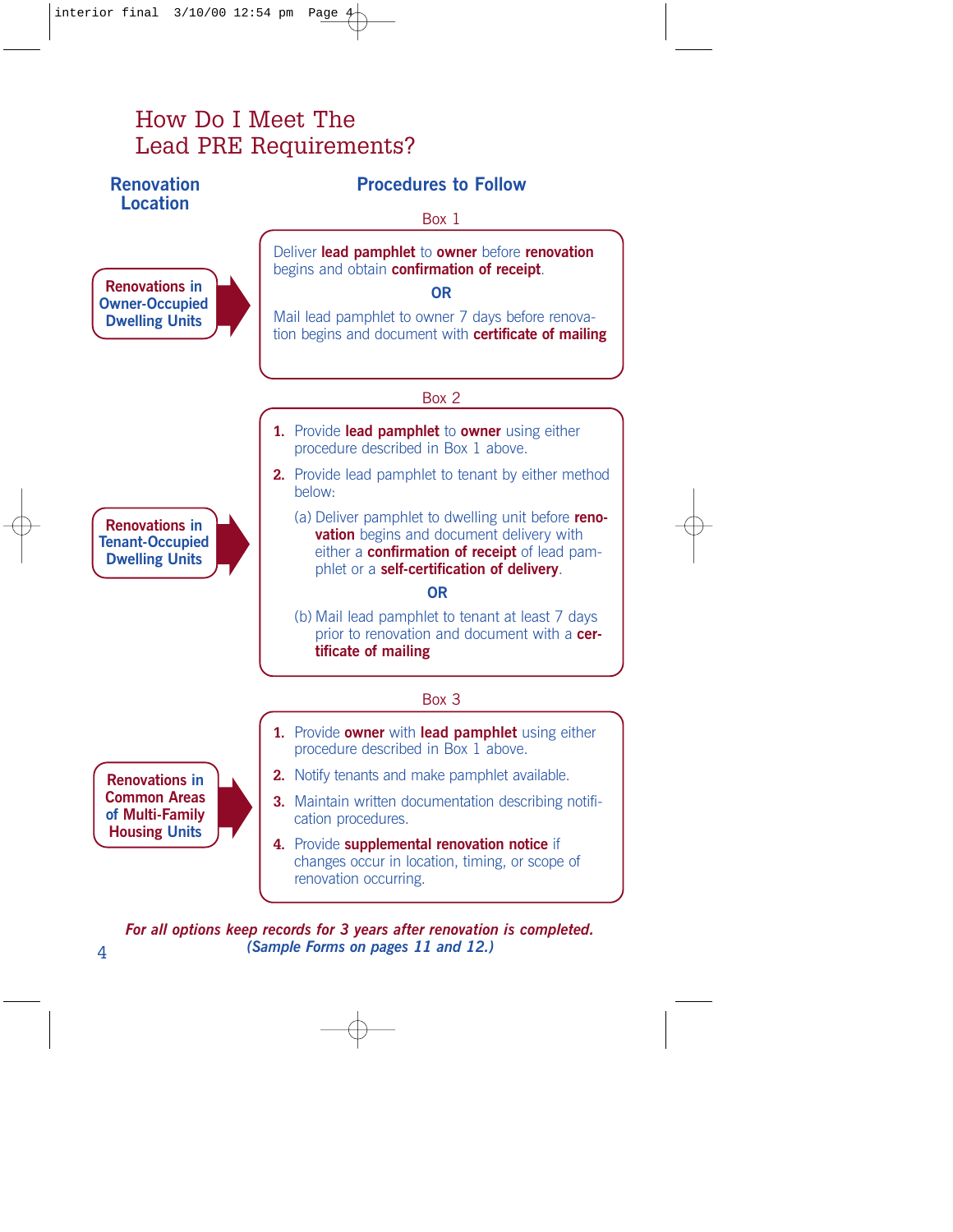### Special Circumstances

#### **Is painting considered renovation, even if no surface preparation activity occurs?**

No. If the surface to be painted is not disturbed by sanding, scraping, or other activities that may cause dust, the work is not considered renovation and Lead PRE does *not* apply.

#### **What if I renovate my own home?**

Lead PRE applies only to **renovations** performed for **compensation**; therefore, if you work on your own home Lead PRE does not apply.

#### **Is a renovation performed by a landlord or employees of a property management firm considered a compensated renovation under Lead PRE?**

Yes. The receipt of rent payments or salaries derived from rent payments is considered **compensation** under Lead PRE. Therefore, **renovation** activities performed by landlords or employees of landlords are covered.

#### **Do I have to give out the lead pamphlet 7 days prior to beginning renovation activities?**

The 7-day advance delivery requirement applies only when you deliver the **lead pamphlet** via mail; otherwise, you may deliver the pamphlet *anytime* before the **renovation** begins. Note, however, that the renovation must begin within 60 days of the date that the pamphlet is delivered. So for example, if your renovation is to begin May 30, you may deliver the pamphlet in person anytime between April 1 and start of the project on May 30, or you may deliver the pamphlet via mail anytime between April 1 and May 23.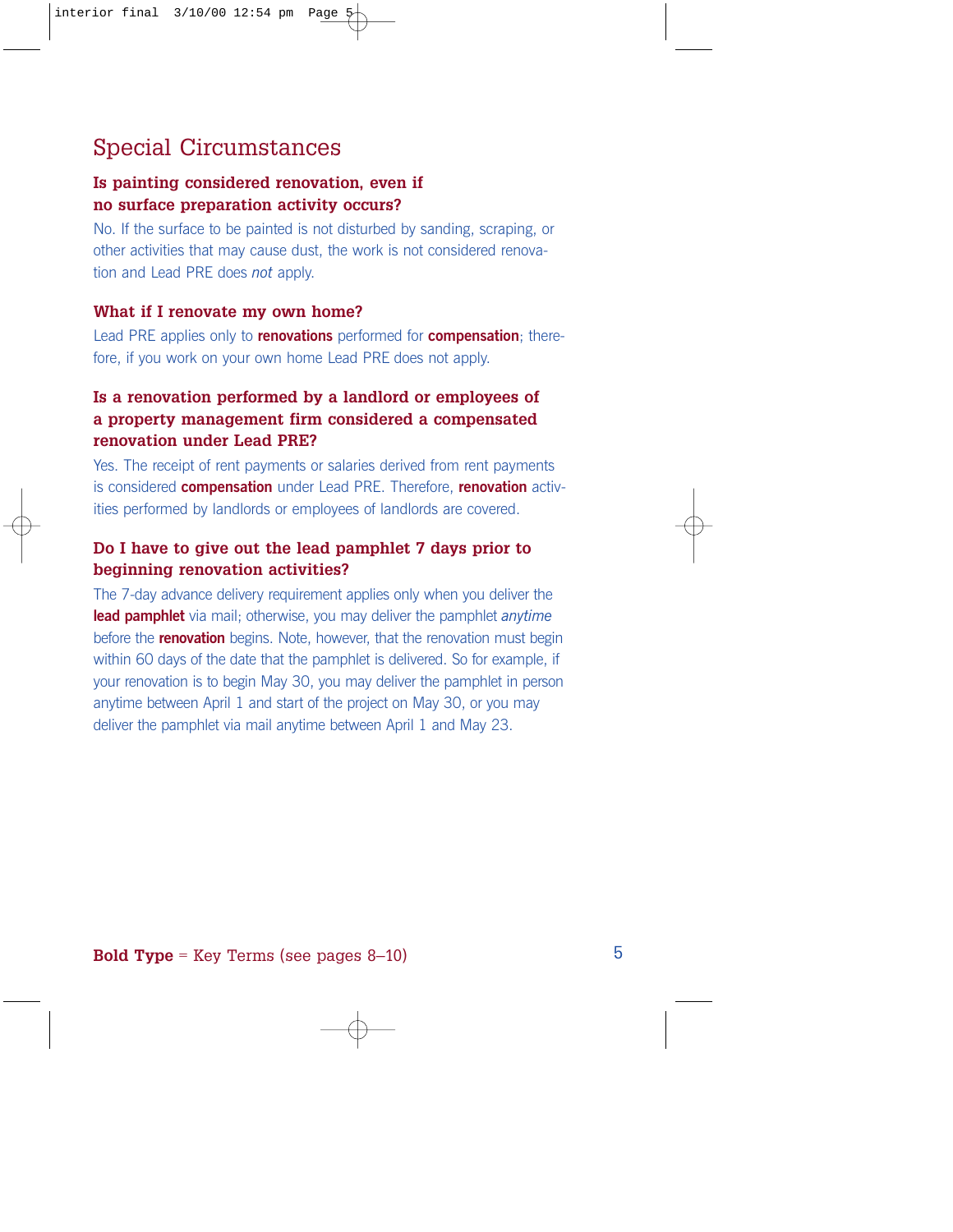### Tips For Easy Compliance

- **1.** Copy and use the sample forms on pages 11 and 12 of this handbook.
- **2.** Attach the forms to the back of your customer **renovation** or repair contracts. The completed forms can be filed along with your regular paperwork.
- **3.** If a tenant is not home or refuses to sign the form, you may use the "self-certification" section of the form *(on page 11)* to prove delivery. This will reduce your paperwork.

**4.** Plan ahead to obtain enough copies of the **lead pamphlet**.



#### Where Can I Obtain More Information on Lead PRE?

Further information is available from the National Lead Information Clearinghouse (800-424-LEAD) or through the Internet (www.epa.gov/lead). Available resources include:

- Full text version of Lead PRF
- Interactive software which guides the users through the Lead PRE requirements on a step-by-step basis *(available in late June)*
- Interpretive guidance which provides more detailed information on 6 Lead PRE requirements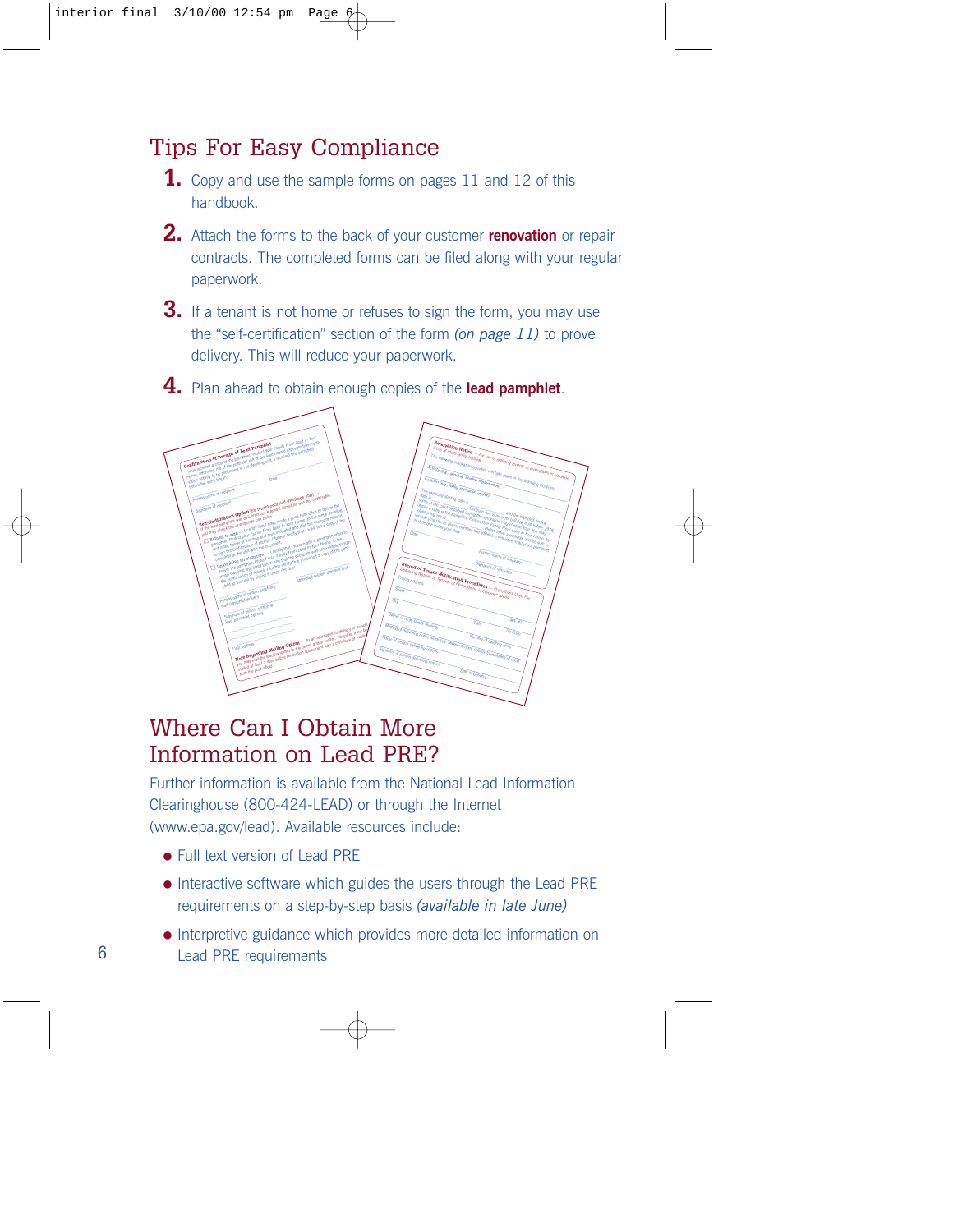# **Bold Type** = Key Terms (see pages 8–10) 7

# Why is Lead Paint Dangerous?

People can ingest lead by breathing or swallowing lead-based paint dust or by eating lead-contaminated soil or lead-based paint chips. Household animals are also at risk.

#### **If not detected early, high levels of lead in a child can cause serious effects, including:**

- **–** Damage to the brain and nervous system
- **–** Behavior and learning problems
- **–** Slowed growth
- **–** Hearing problems
- **–** Headaches

#### **Lead is also harmful to adults and can, among other effects, cause:**

- **–** Difficulties during pregnancy
- **–** Other reproductive problems for men and women
- **–** High blood pressure
- **–** Digestive problems
- **–** Nerve disorders
- **–** Memory and concentration problems
- **–** Muscle and joint pain

**Lead can be dangerous to workers and their families if the worker brings equipment and clothing home after a job.**

# Other Resources

For additional information on how to protect yourself and your customers from lead paint hazards, call the National Lead Information Clearinghouse at 1-800-424-LEAD. Available documents include:

- *Lead-Based Paint: Operations and Maintenance Work Practices Manual for Homes and Buildings*
- *Lead Safety for Property Owners, Developers, and Managers*
- *Reducing Lead Hazards When Remodeling Your Home*
- *Lead in Your Home: A Parents' Reference Guide*
- *Lead Paint Safety: A Field Guide for Painting, Home Maintenance, and Renovation Work*



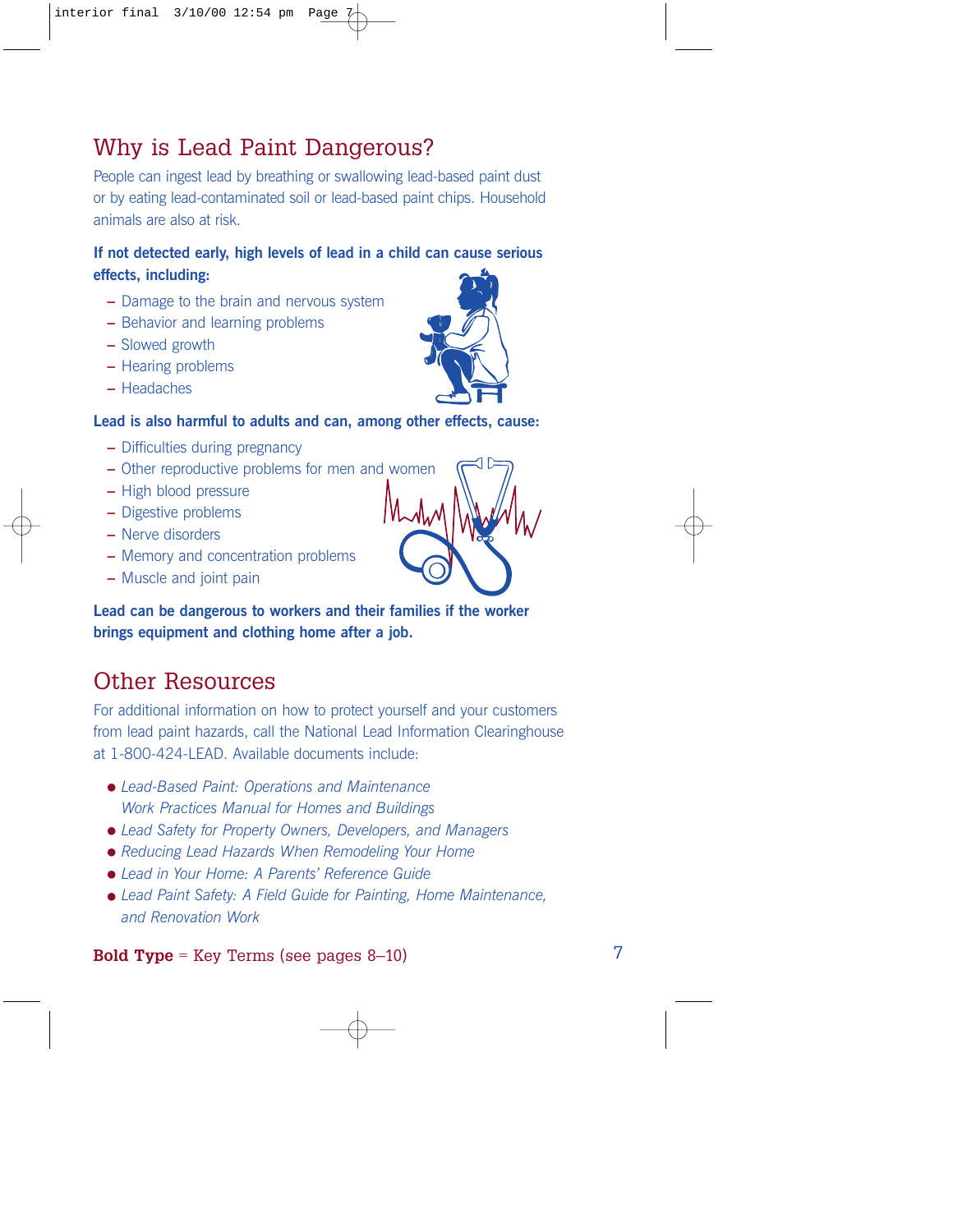### Key Terms

**Certificate of Mailing** — written verification from the Postal Service that you mailed the lead pamphlet to an owner or a tenant. This is less expensive than certified mail, which is also acceptable for meeting Lead PRE requirements. *(Note: If using this delivery option, you must mail the pamphlet at least 7 days prior to the start of renovation.)*

**Certified Inspector or Risk Assessor** — an individual who has been trained and is certified by EPA or an authorized state or Indian Tribe to conduct lead-based paint inspections or risk assessments.

**Common Area** — a portion of a building that is generally accessible to all residents or users. Common areas include (but are not limited to) hallways, stairways, laundry rooms, recreational rooms, playgrounds, community centers, and fenced areas. The term applies to both interiors and exteriors of the building. *(Note: Lead PRE requirements related to common areas apply only to multi-family housing.)*

**Compensation** — payment or goods for services rendered. Payment can be in the form of money, goods, or services (bartering).

**Component** — specific design or structural element or fixture distinguished by its form, function, and location. A component can be located inside or outside the dwelling.



**Confirmation of Receipt of Lead Pamphlet** — a form that is signed by the owner or tenant of the housing confirming that they received a copy of the lead pamphlet before the renovation began. *(See sample on page 11.)*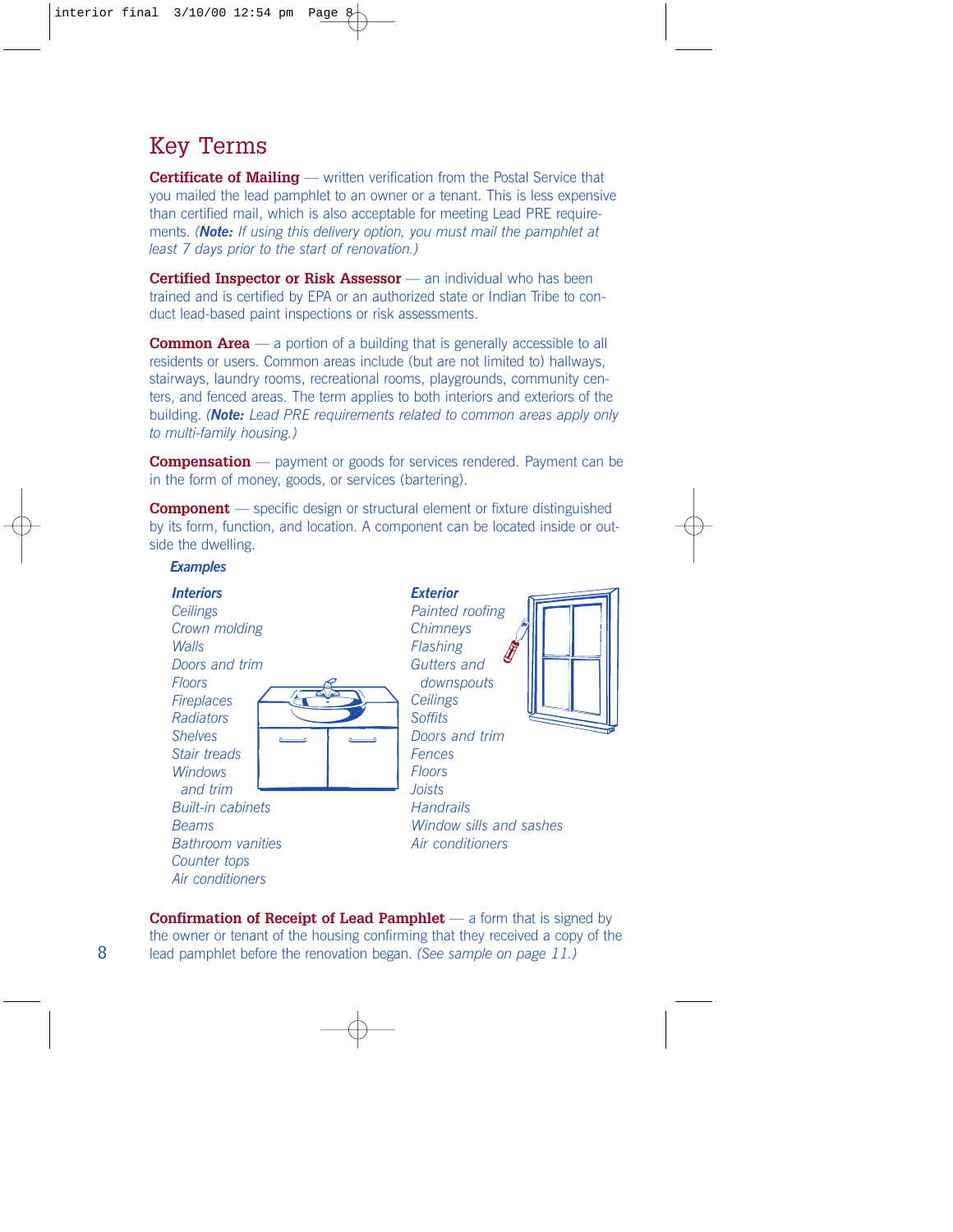### Key Terms (continued)

**Emergency Renovation** — unplanned renovation activities done in response to a sudden, unexpected event which, if not immediately attended to presents a safety or public health hazard, or threatens property with significant damage.

#### *Examples 1: Renovation to repair damage from a tree that fell on a house 2: Renovation to repair a water pipe break in an apartment complex*

**General Contractor** — one who contracts for the construction of an entire building or project, rather than for a portion of the work. The general contractor hires subcontractors (e.g. plumbing, electrical, etc.), coordinates all work, and is responsible for payment to subcontractors.

**Housing for the Elderly** — retirement communities or similar types of housing specifically reserved for households of one or more persons 62 years of age or older at the time the unit is first occupied.

**Lead Abatement** — work designed to permanently eliminate lead-based paint hazards. If you are hired to do lead-abatement work only, Lead PRE does not apply. Abatement does not include renovation, remodeling, landscaping, or other activities done to repair, restore, or redesign a given building — even if these activities incidentally reduce lead-based paint hazards. *(Note: Some states define this term differently than described above. Consult your state officials if you are not sure how "lead abatement" is defined in your state.)*

**Lead Pamphlet** — the pamphlet *Protecting Your Family From Lead in Your Home,* or an EPA-approved alternative pamphlet. *(See page 13 for information on obtaining copies.)*

**Minor Repair and Maintenance** — minor repair and maintenance activities, such as minor electrical work or plumbing, that disturb two square feet or less of painted surface per component.

*Examples 1: Drilling holes in the wall to run an electrical line*

- *2: Replacing a piece of window trim*
- *3: Replacing a light fixture*

**Multi-family Housing** — housing property consisting of more than four dwelling units.

**Owner** — any person or entity that has legal title to housing, including individuals, partnerships, corporations, government agencies, Indian Tribes, and nonprofit organizations.

**Record of Notification** — written statement documenting the steps taken to notify occupants of renovation activities in common areas of multi-family housing. *(See page 12 for sample.)*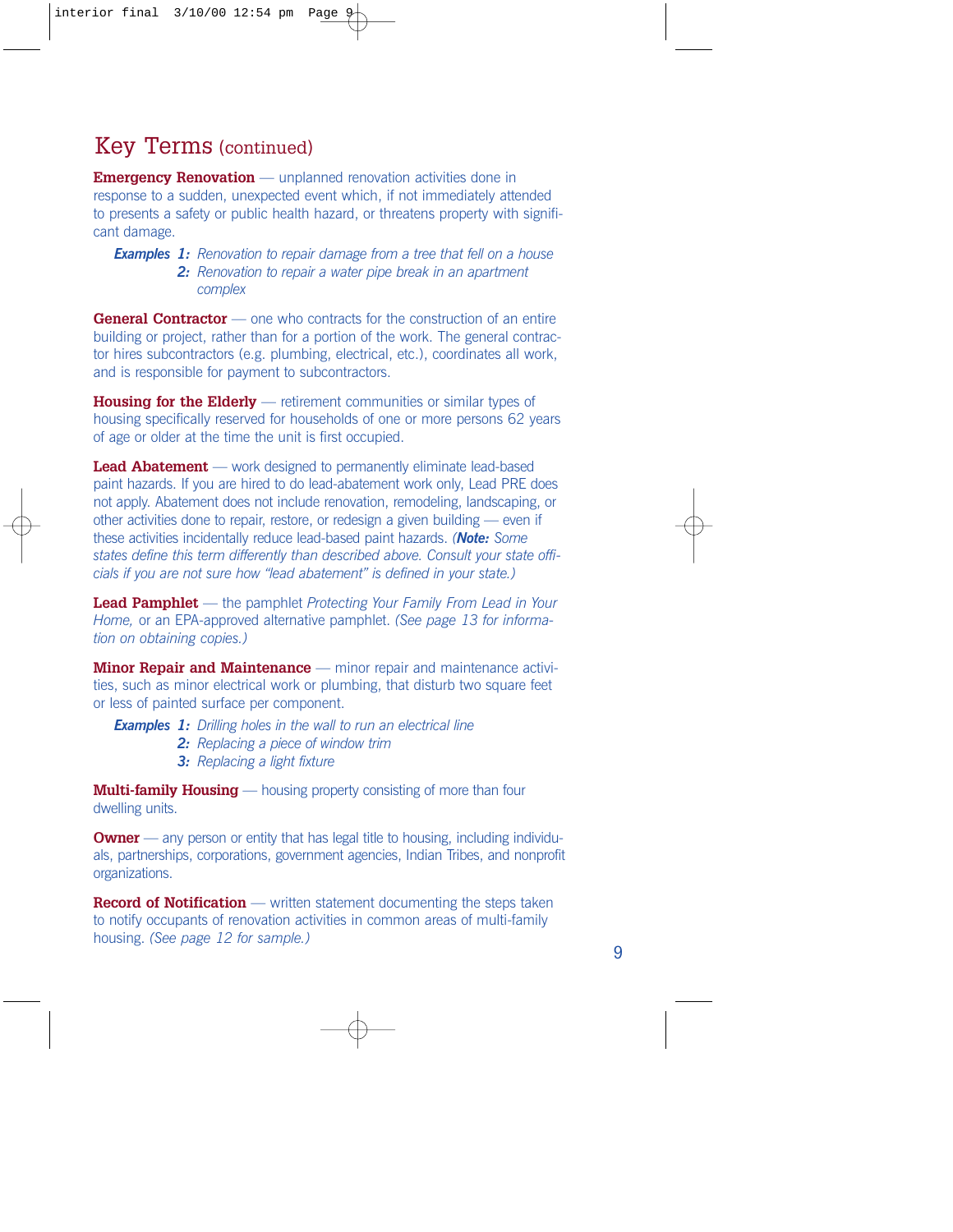#### Key Terms (continued)

**Renovation** — modification of all or part of any existing structure in housing that disturbs a painted surface. Includes:

- Removal/modification of painted surfaces, components, or structures
- Surface preparation activities (sanding/scraping/other activities that may create paint dust)
- Window replacement
- *Examples 1: Demolition of painted walls or ceilings*
	- *2: Large surface replastering*
	- *3: Major plumbing repairs or improvements*
	- *4: Any other activities which disturb painted surfaces*

**Renovation Notice** — notice to tenants of renovations in common areas of multifamily housing. *(See sample form on page 12.)* Notice must describe nature, location, and expected timing of renovation activity; and must explain how the lead pamphlet may be obtained free of charge.

**Renovator** — a person who performs for compensation a renovation, as defined above. *(Note: Because the term "renovation" is defined broadly by Lead PRE, many contractors who are not generally considered to "renovators," as that term is commonly used, are considered to be "renovators" under Lead PRE, and must follow Lead PRE requirements.)*

**Self-Certification of Delivery** — an alternative method of documenting delivery of the lead pamphlet to a tenant. This method may be used whenever the tenant is unavailable or unwilling to sign a confirmation of receipt of lead pamphlet. *(See sample form on page 11.)* (*Note: This method is not a permissible substitute for delivery of the lead pamphlet to an owner.)*

**Special Trade Contractors** — individuals or companies performing work in specialized occupations such as painting, electrical work, plumbing, or carpentry.

**Supplemental Renovation Notice** — additional notification that is required when the scope, location, or timing of project changes.

**Zero-Bedroom Dwelling** — any residential dwelling where the living area is not separated from the sleeping area. This term includes efficiency and studio apartments, dormitory housing, and military barracks.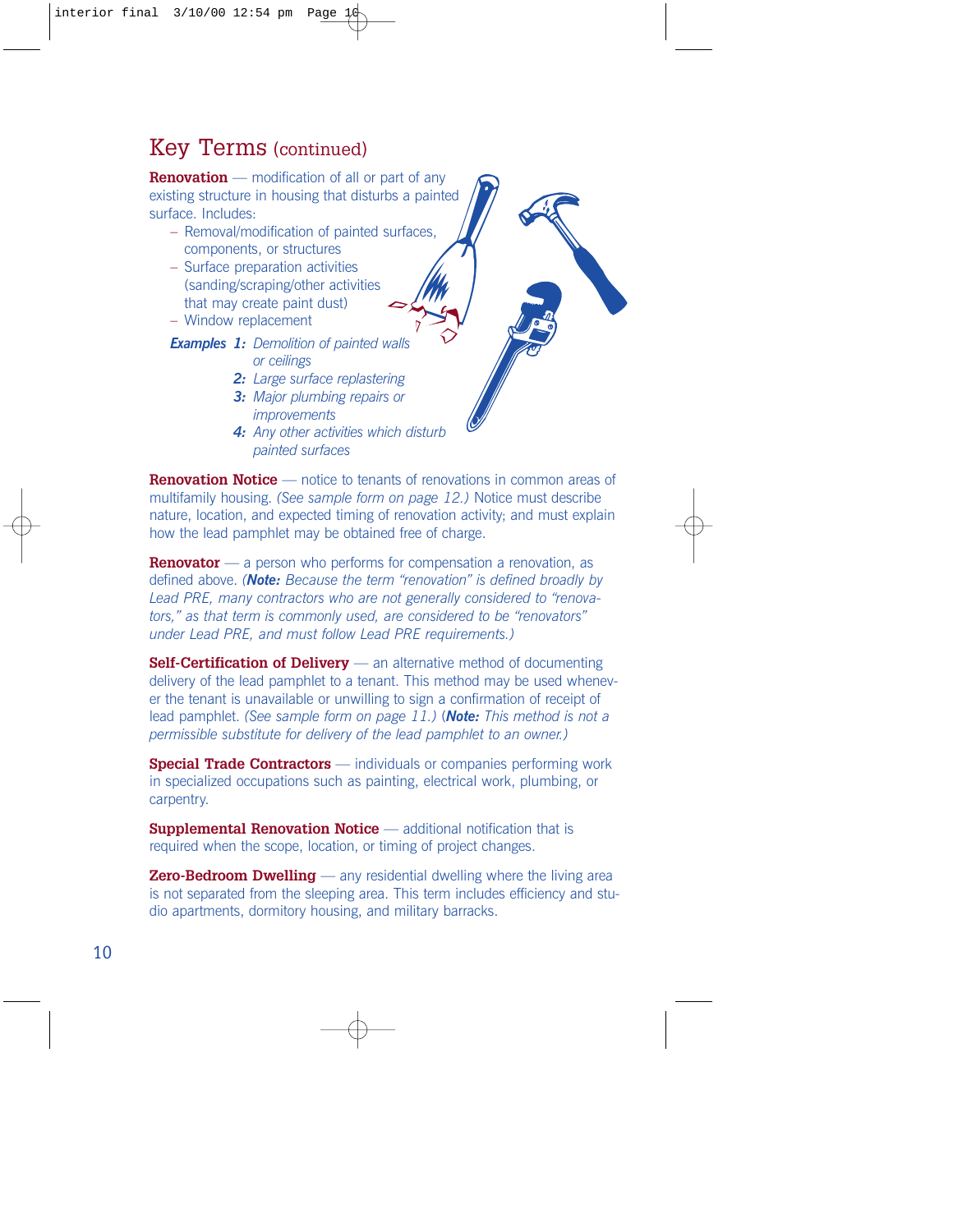### Sample Forms

*The forms on the next two pages are sample forms you can use to make documentation of compliance easier.*

| <b>Confirmation of Receipt of Lead Pamphlet</b><br>vation activity to be performed in my dwelling unit. I received this pamphlet<br>before the work began. | I have received a copy of the pamphlet, Protect Your Family From Lead in Your<br>Home, informing me of the potential risk of the lead hazard exposure from reno-                                                                                                                                                                           |
|------------------------------------------------------------------------------------------------------------------------------------------------------------|--------------------------------------------------------------------------------------------------------------------------------------------------------------------------------------------------------------------------------------------------------------------------------------------------------------------------------------------|
| Printed name of recipient                                                                                                                                  | <b>Date</b>                                                                                                                                                                                                                                                                                                                                |
| Signature of recipient                                                                                                                                     |                                                                                                                                                                                                                                                                                                                                            |
| <b>Self-Certification Option</b> (for tenant-occupied dwellings only) —<br>you may check the appropriate box below.                                        | If the lead pamphlet was delivered but a tenant signature was not obtainable,                                                                                                                                                                                                                                                              |
| pamphlet at the unit with the occupant.                                                                                                                    | Refusal to sign - I certify that I have made a good faith effort to deliver the<br>pamphlet, Protect your Family From Lead In Your Home, to the rental dwelling<br>unit listed below at the date and time indicated and that the occupant refused<br>to sign the confirmation of receipt. I further certify that I have left a copy of the |
| phlet at the unit by sliding it under the door.                                                                                                            | Unavailable for signature - I certify that I have made a good faith effort to<br>deliver the pamphlet, Protect Your Family From Lead In Your Home, to the<br>rental dwelling unit listed below and that the occupant was unavailable to sign<br>the confirmation of receipt. I further certify that I have left a copy of the pam-         |
| Printed name of person certifying<br>lead pamphlet delivery                                                                                                | Attempted delivery date and time                                                                                                                                                                                                                                                                                                           |
| Signature of person certifying<br>lead pamphlet delivery                                                                                                   |                                                                                                                                                                                                                                                                                                                                            |
| <b>Unit Address</b><br>Note Degreeding Meiling Ontion                                                                                                      | As an offernative to delivery in nord                                                                                                                                                                                                                                                                                                      |

**Note Regarding Mailing Option** *— As an alternative to delivery in person, you may mail the lead pamphlet to the owner and/or tenant. Pamphlet must be mailed at least 7 days before renovation (Document with a certificate of mailing from the post office).* 11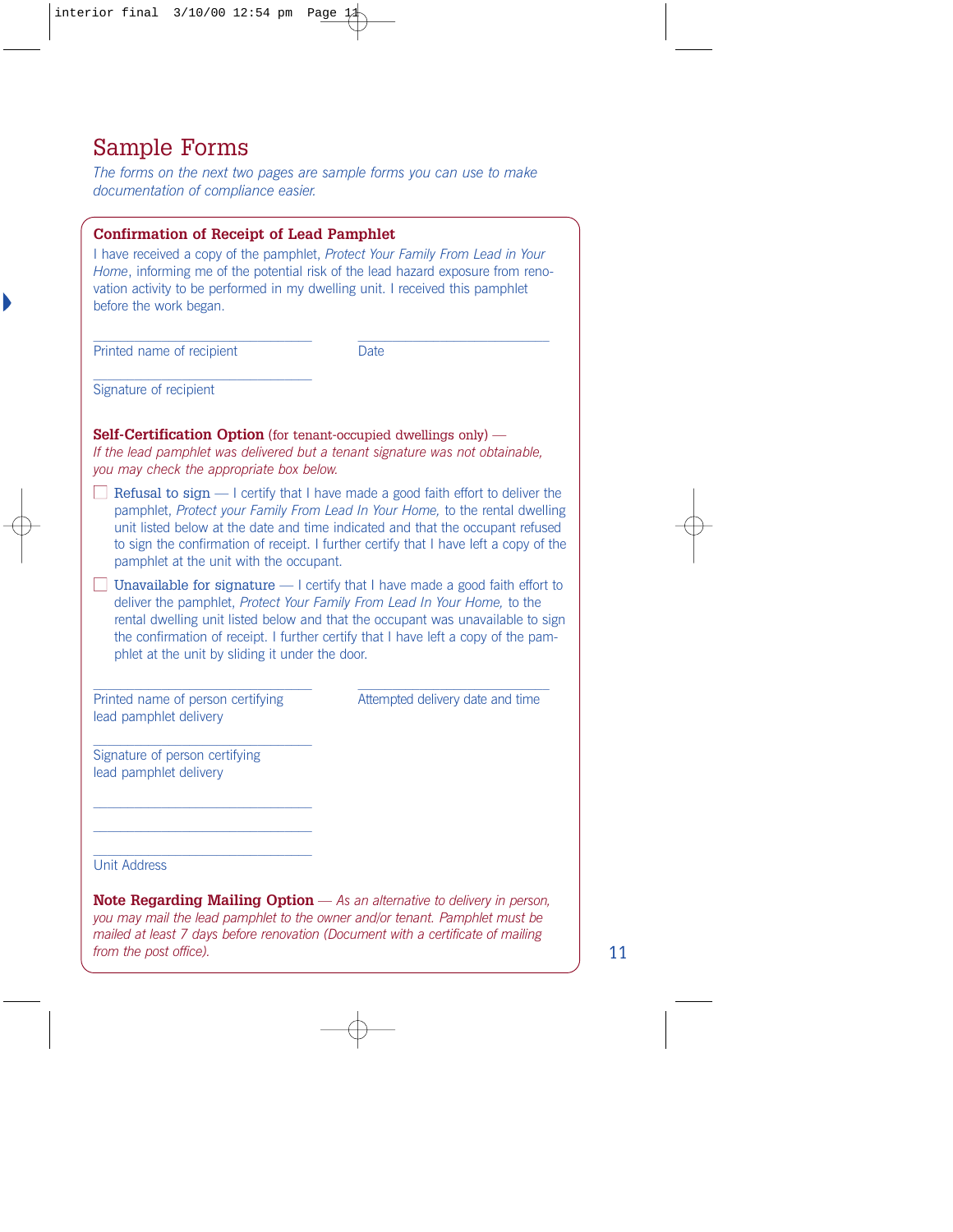# Sample Forms (continued)

| areas of multi-family housing.                                                                                                                                                                                                                                                 | <b>Renovation Notice</b> — For use in notifying tenants of renovations in common                                                                                    |
|--------------------------------------------------------------------------------------------------------------------------------------------------------------------------------------------------------------------------------------------------------------------------------|---------------------------------------------------------------------------------------------------------------------------------------------------------------------|
| The following renovation activities will take place in the following locations:                                                                                                                                                                                                |                                                                                                                                                                     |
| Activity (e.g., sanding, window replacement)                                                                                                                                                                                                                                   |                                                                                                                                                                     |
| Location (e.g., lobby, recreation center)                                                                                                                                                                                                                                      |                                                                                                                                                                     |
| some of the paint disturbed during the renovation may contain lead. You may<br>obtain a copy of the pamphlet, Protect Your Family From Lead in Your Home, by<br>telephoning me at ____________________. Please leave a message and be sure to<br>or slide one under your door. | date is ___________________. Because this is an older building built before 1978,<br>include your name, phone number and address. I will either mail you a pamphlet |
| Date                                                                                                                                                                                                                                                                           | Printed name of renovator                                                                                                                                           |
|                                                                                                                                                                                                                                                                                | Signature of renovator                                                                                                                                              |
| <b>Record of Tenant Notification Procedures</b> - Procedures Used For<br>Delivering Notices to Tenants of Renovations in Common Areas<br>Project Address:                                                                                                                      |                                                                                                                                                                     |
| $C+1$                                                                                                                                                                                                                                                                          | $\left($ ont $\mu$ )                                                                                                                                                |

| <b>Street</b>                                                                              |                          | $(\text{apt. } \#)$ |
|--------------------------------------------------------------------------------------------|--------------------------|---------------------|
| City                                                                                       | <b>State</b>             | Zip Code            |
| Owner of multi-family housing                                                              | Number of dwelling units |                     |
| Method of delivering notice forms (e.g. delivery to units, delivery to mailboxes of units) |                          |                     |
| Name of person delivering notices                                                          |                          |                     |
| Signature of person delivering notices                                                     | Date of Delivery         |                     |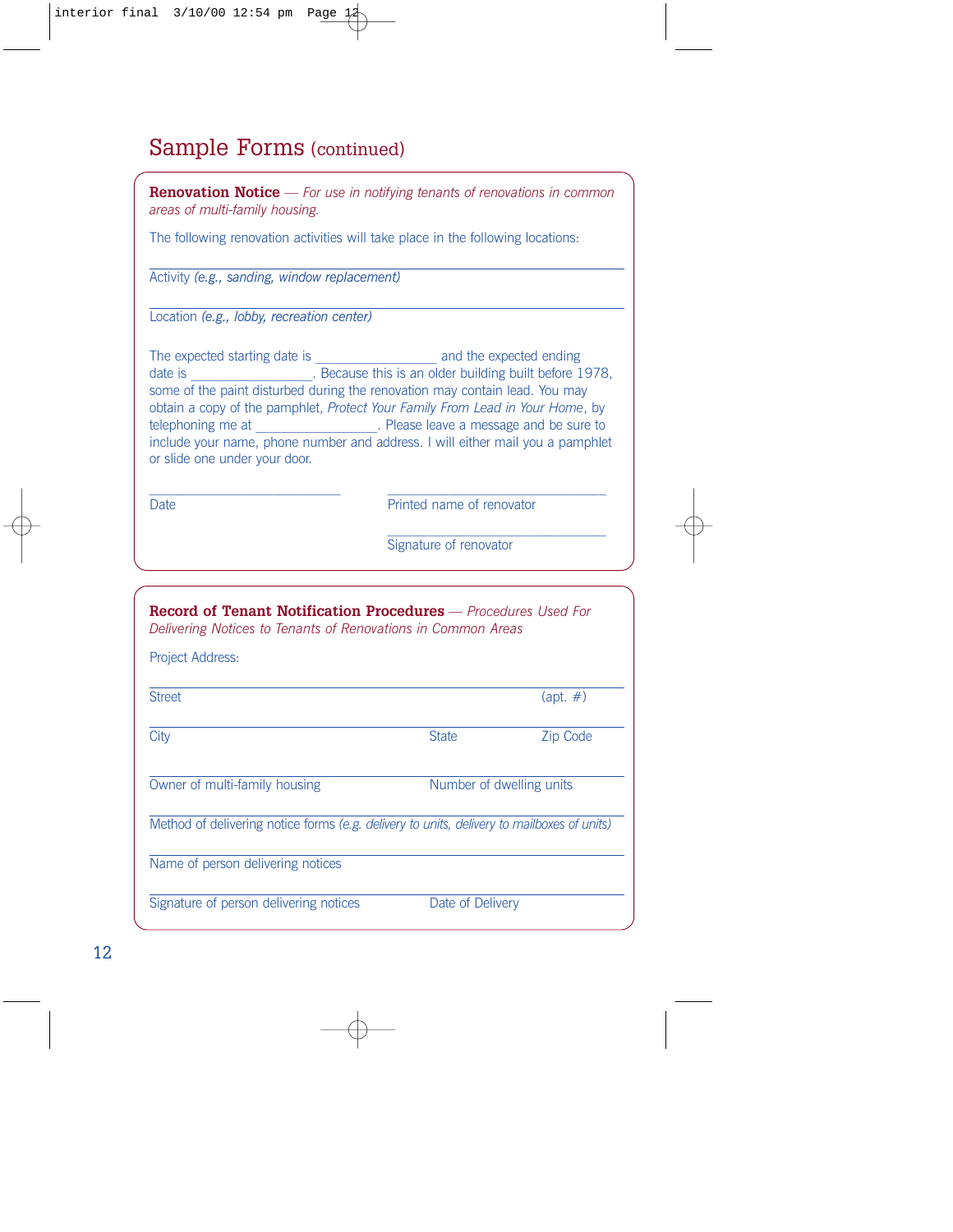### Where Can I Get Copies of the **Lead Pamphlet**?

For single copies of *Protect Your Family From Lead in Your Home* (in Spanish or English), call the National Lead Information Clearinghouse (NLIC) at 1-800-424-LEAD. For any orders, be sure to use the stock reference number **EPA747-K-99-001**.

There are four ways to get multiple copies:

- **1.** Call the Government Printing Office order desk at **(202) 512-1800.**
- **2.** Send fax requests to **(202) 512-2233.**
- **3.** Request copies in writing from: **Superintendent of Documents P.O. Box 371954 Pittsburgh, PA 15250-7954**
- **4. Obtain via the Internet at www.epa.gov/lead**

Single copies are available at no charge. Bulk copies available in packs of 50.

**The pamphlet may be photocopied for distribution as long as the text and graphics are readable. Camera-ready copies are available from NLIC or via the Internet.**